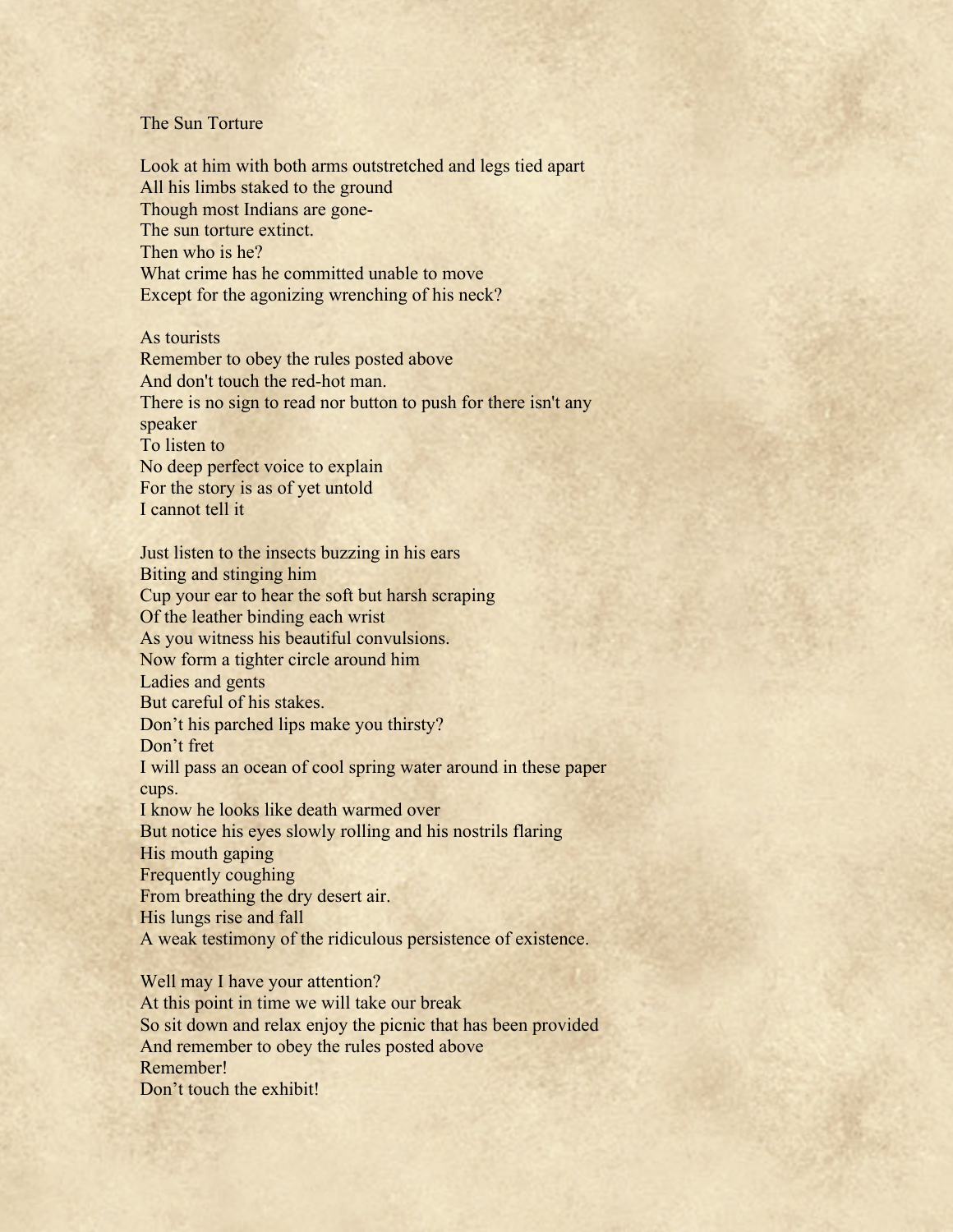I know he stinks But he doesn't sweat his skin baked the sweat glands destroyed He's boiling Ever see water boil over and left to boil Until it is completely gone? Much of his water has boiled away. The sun of course has done it continues doing it. And you know I bet each and every one of you who don't have hats Sure wish you had one now! So grab a cloud and together let us try to imagine this man's agony.

## Excuse me?

Did someone remark that he must be dead? No he is not dead nor ever will be As the sun lives the life of the lifeless So shall he And I suppose when the sun's dead the burning will stop And the leather ropes binding his limbs will break away I suppose he will freeze into solid ice But this man will still flourish In clean clear ice etched agony No he is not dead nor ever will be.

But I have begun to notice everyone seems mesmerized Admire his handsome face, will you? Why ladies! Don't blush! In the middle of day you cause the desert sky to redden Well I'll just remove his loincloth And you shall see what is not there See

Here is Prometheus uncocked Oh the shaking of incredulous heads The upheaval of nauseated stomachs Now don't pity the poor bastard Castrated by the heathens he gave his all And don't dare ask for the story I cannot tell it.

Now sit back down, sit down and quieter please Otherwise it will be impossible to hear his wriggling For that is the most joyous noise of creation As you all certainly know (stupid of me to remind you) A simple demonstration of unadulterated pain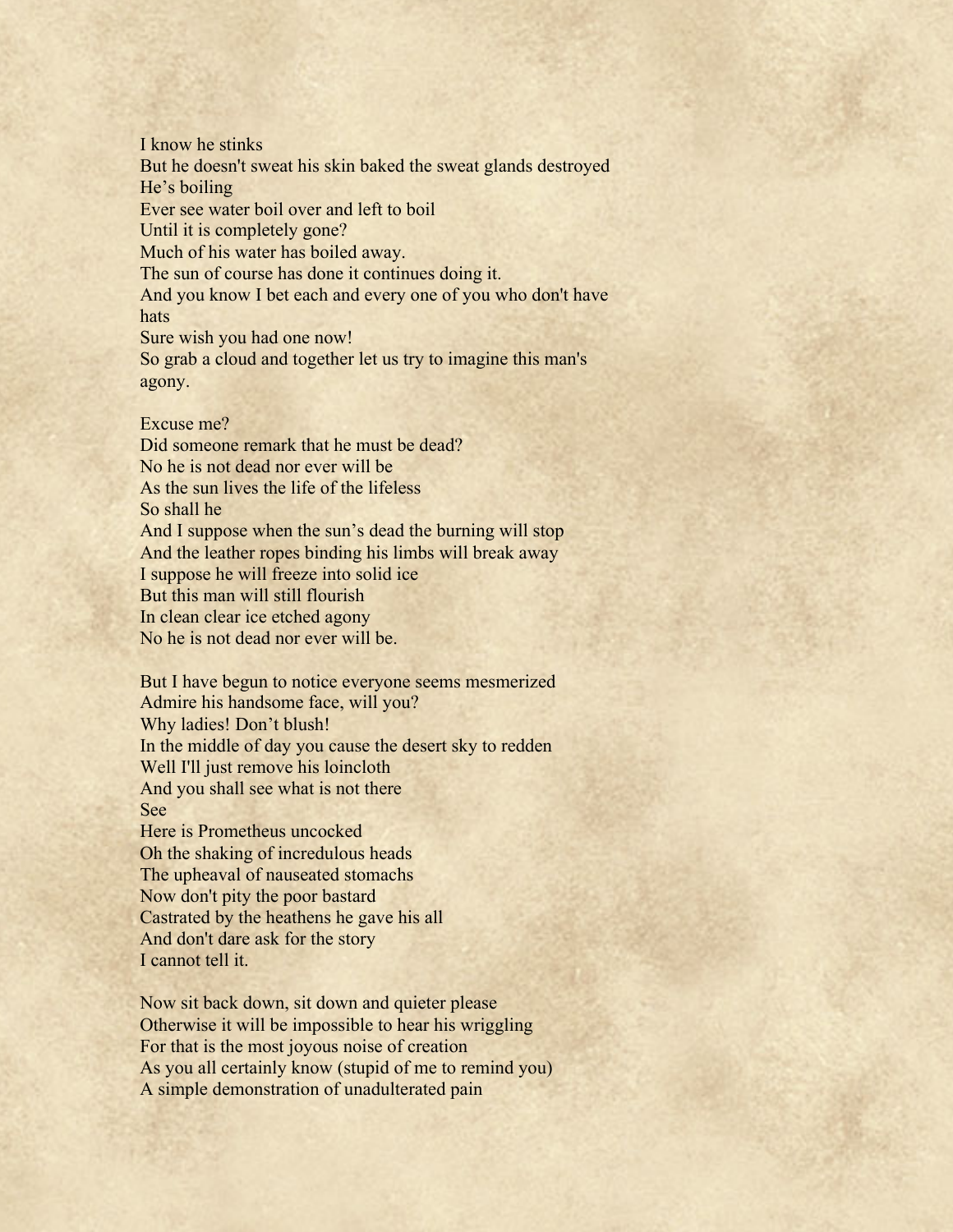Is his plight as well as his purpose And the Indians could have told you about purpose Why they knew the purpose of their stars of their wind They were the proud parents of infantile purpose They gave birth all by themselves To the wild notion of suffering for a purpose Why from the loins of their brains The sun torture. They knew their Apollo Created to nourish life or to burn it up.

Yes such concepts are impossible for us to straddle worlds with What are the finite amounts of suns to us? As common as plankton in the sea And around them countless exhibits swing. Stars are our own desperate eyes Some open-eyed some shut forever Wearily looking at eternity for eternity is bitter A thousand mirrors reflecting a thousand mirrors Eternity is a crowd of god-awful tourists Gawking like sublime assholes At these exhibitions of beginnings and endings.

Excuse me if I have truly disturbed anyone We think we talk of truths making the sounds of words. Forgive me my rambling on like this I am no more than a poor curator A poor curator assigned to nothing And for want of nothing I picked this The sun torture Boring isn't it Death.

But this sad soul before us defies this boredom The last moments of his life having been extended indefinitely These last precious seconds of life Are like fireworks suddenly exploding On a dark quiet night stinging the astonished eyes Of the open-mouthed crowd Eventually fading back into the nothingness From which the rockets seemed to have sprung.

But did someone complain of hunger? Again? So soon?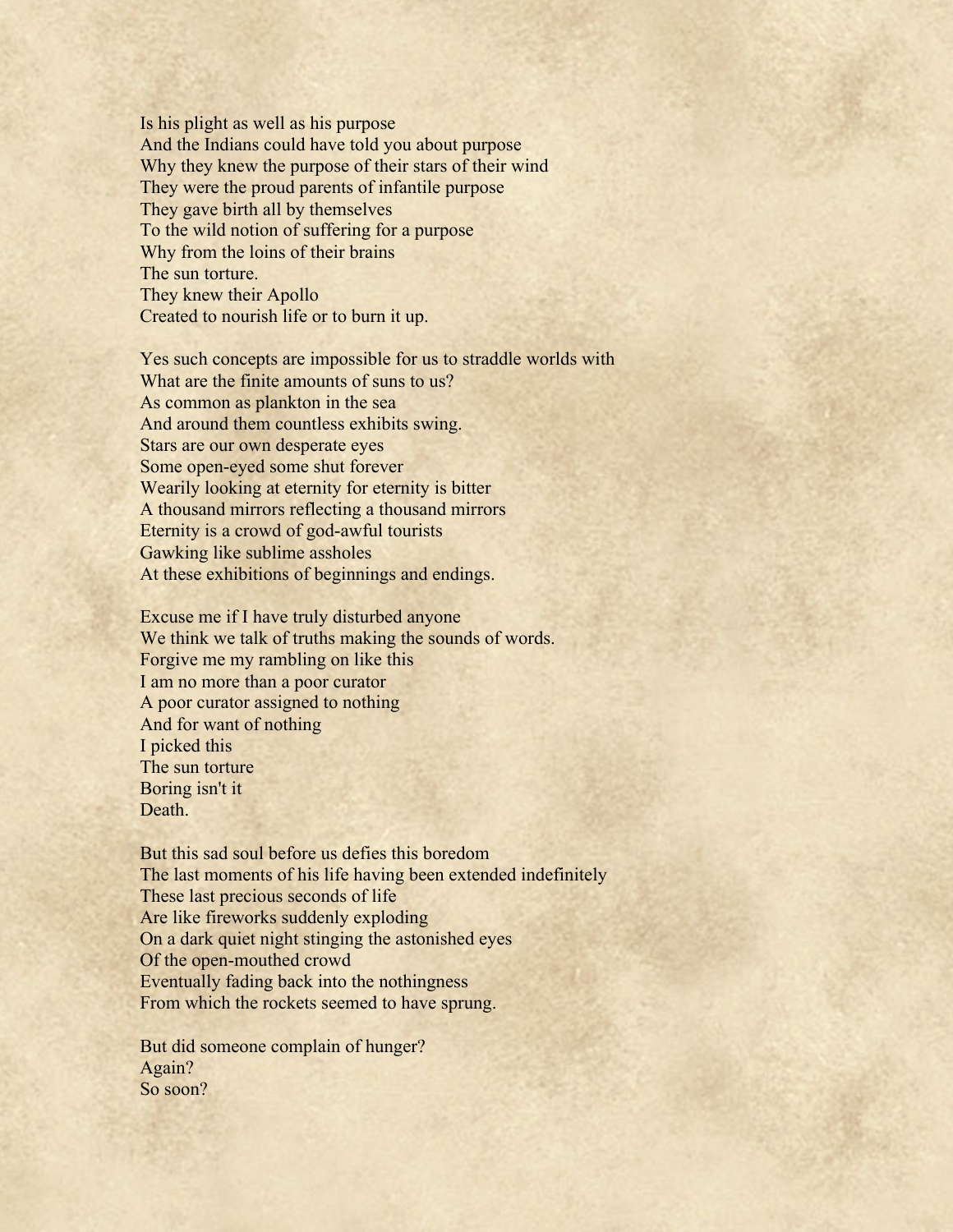Is it dinnertime already? By god does time fly waiting for someone to die That will never die of course So we will break for dinner immediately.

Dinner was delicious! What appetites tourists have! We'll have to order more of that delicious nebula! Now follow me into the lobby to obtain Your very own miniature of our exhibit, And look We also sell various figures Sculpted out of their own time For example here is retarded Jesus pinned to his hand-made cross Bleeding like a son of a bitch he never met a person he didn't love But what the hell is love? Don't ask me I can't explain it But I think it is part of the story As of yet untold I cannot tell it And don't ask me again Now here you go Don't complain now Here you go take one home our compliments And by the way did you know everyone That he was the son of a god? Don't snicker his father was a good god so he has said No matter for that god has moved and his son is dead So why not take one of these figures home to the kids Why Their very own son of a god! And my! It seems our crowd has swelled So those of you joining our group for the first time Remember to obey the rules posted above

When you hear the purpose of existence recited Kindly ignore it

And if I may

I'd like to make one more announcement

We're offering a midnight program

Also cheese with wine

So please if you can stay for the all night show

As an extra bonus you'll receive a ticket on a chance to win An obedient universe.

Now form a tight circle around the exhibit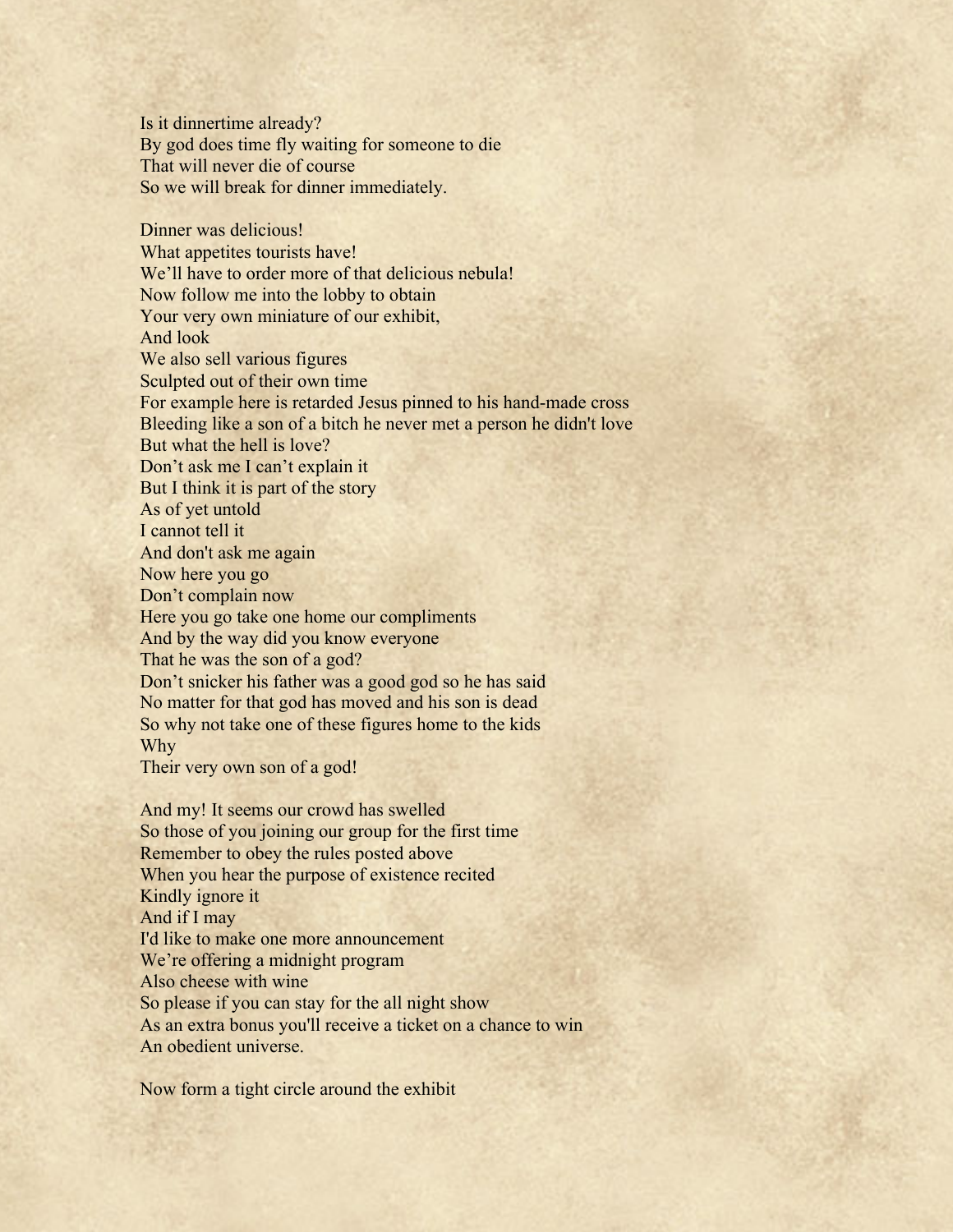And see if you notice the sun tortured fellow's Pathetic attempt to break his bonds His eyes bend back into his skull To look at the carcass of innocence In other words His brain in its eternal stupor He sends pictures to it but the pulp of the head Stores them ass-backwards So that when he dreams of his life The events are scrambled. There was either a birth and then this The sun torture Or a death and then again this The sun torture And all this would be fine and proper but for the fact That he feels that he has never been born He feels that he has lived at all times And all this would be fine and proper Except that he feels he must patiently wait for oblivion And of course you all know the ins and outs of oblivion But isn't it strange I cannot help but be fascinated By a fool waiting for oblivion It's like visiting the circus in the middle of night When most animals fitfully sleep in their cages And the circus performers whimper in their beds It's like waiting for a midnight show that will never start Shivering enough to have to hug you To keep warm while sitting on the cold plastic benches But all enter oblivion all enter it screaming And the screaming cut short Like the lunatic howling as he is pulled into the padded cell The door slammed shut when his hands are finally pried From the sides of the doorframe Suddenly abruptly the screaming cut short.

Sun is setting The scene darkens So let's all sit back and study this poor fool Gazing at the starry sky twinkling With the sticky honeyed enlightenment of our after dinner drool.

Our pretty exhibit doesn't sleep Can't sleep Could you sleep knowing there's no relief awaiting you in the morning?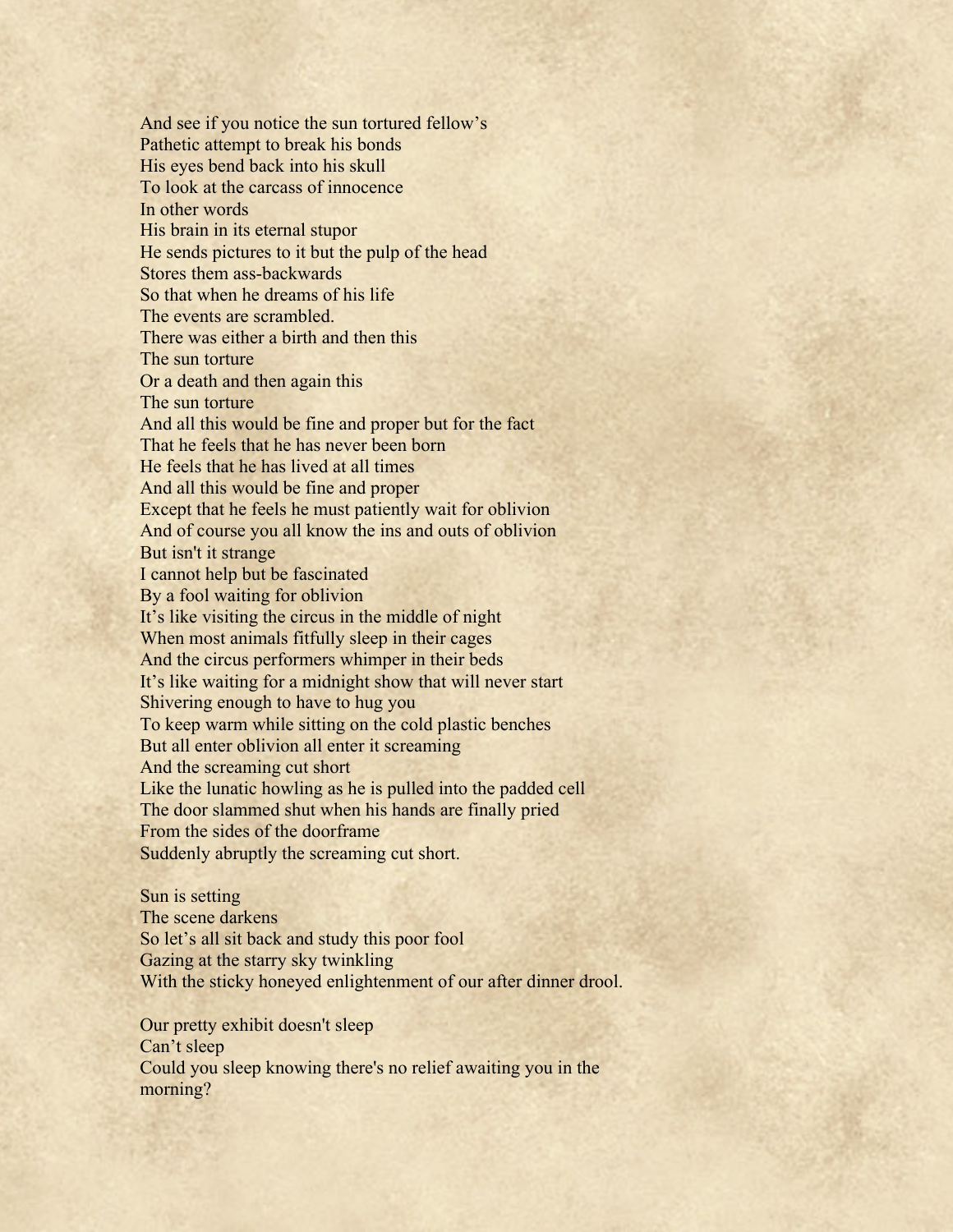Only another clear sunny day? The sun-baked body is stiff and unyielding His teeth chipped and broken Breath whistling Long stringy hair infested with the lice The worms and ticks and the fleas All burrowing according to individual jaws Into his scalp seeking the precious fluids of the boiled brain Burrowing on regardless of their own little deaths Suffocating in the midst of his brittle skull The hunger to retain life causing the loss of it How he wriggles! The demonstration of eternal pain The joyous dancing of the suffering spirit! Give him a hand ladies and gents I always congratulate him myself With yet another few moments of life as I have done for since who knows when? He itches but can never hope to scratch His head that lies so close to this hands He itches Screaming about the dirty non-existent redskins long gone He cries for their blood He mutters to himself the wishes of the dying Never dying The wishes of the murderer Never murdering He anoints himself with his own hair-curling words

And baptized

Speaks peacefully of hatred

Thoughtfully and politely of others annihilation.

Before the morning light comes the stinging frost

And the poor son of a bitch screams to die

But if he died I would lose my job

He pleads to die not realizing the dire consequences

I am very understanding

But I must interrupt his prayers

To bless him with a little more life

Another day of scorching heat

I don't thing he knows

That life's no different from death both revealing nothing.

But hey! You! Yes you! Come back here! I see you! Behind that moon you think you can hide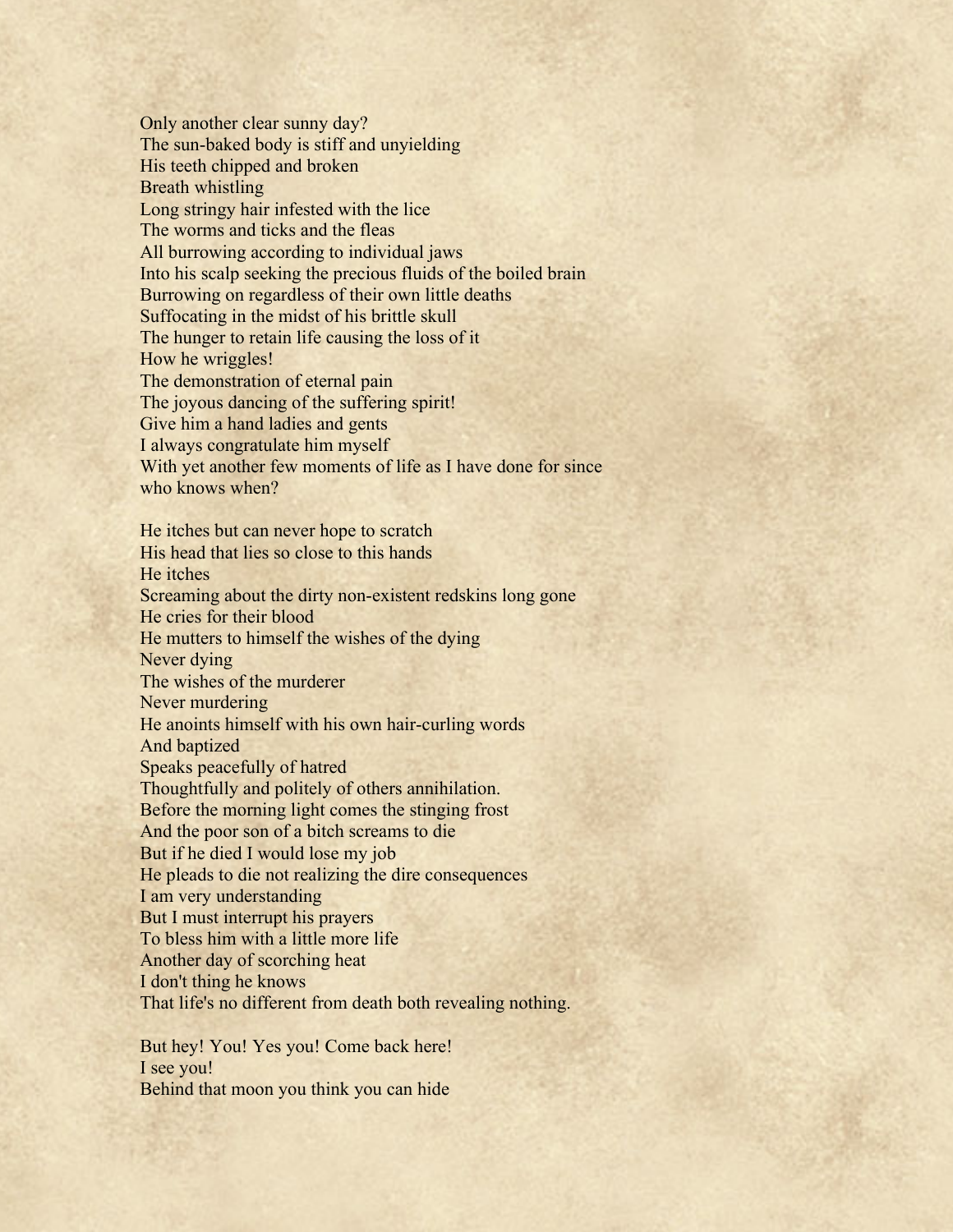You little brat you ocean less oceanide Put down that knife! Why I am surprised at you You must learn to have better control Over your god-suckled child Do you realize he faces eternity uncontrolled?

All must forego the wrath of pity Bearing in mind this exhibit is my baby My merchandise my deliverance Look at my exhibit At this skull adorned with burnt flesh Forever lying on the brink of death Look at the circular screaming mouth Tongue less thus noiseless Pried open by the courage of the jaw And locked in that position By a single cowardly muscle This Ladies and gents Is the largest hole ever ripped open? Among all the head wounds of humanity This Ladies and gentlemen Is the ever-spiraling deep dark hole Every single unspoken word falls into This I suppose after all Is simply the harbor Of every empty breeze scented with a thought. Everyone look!

Take off your hats and your coats And expose yourself to the sun that peaks Through the creaks of the dark mountains Behold the morning The birth of true agony And how our honored and lively exhibition Will soon begin to howl! I rejoice! I rejoice! Another day of heat! Another day of restarting the broiled heart of this warrior never warring Another day to salt the sincerity of this brave unslaughtered beast With the secret of life